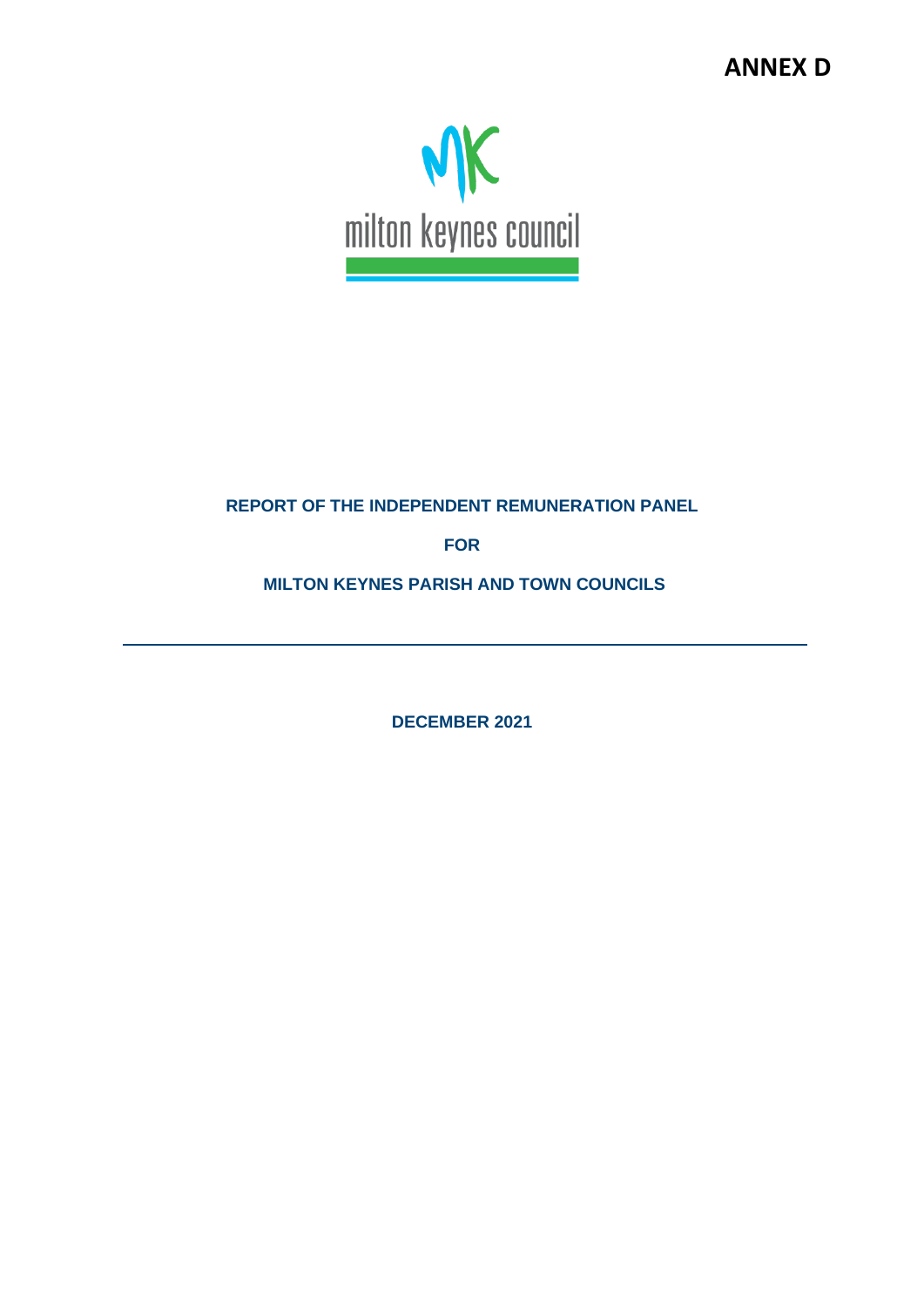## **Index**

| Introduction                    | Page 1 |
|---------------------------------|--------|
| <b>Terms of Reference</b>       | Page 2 |
| Approach                        | Page 2 |
| Arriving at the Recommendations | Page 2 |
| <b>Recommendations</b>          | Page 3 |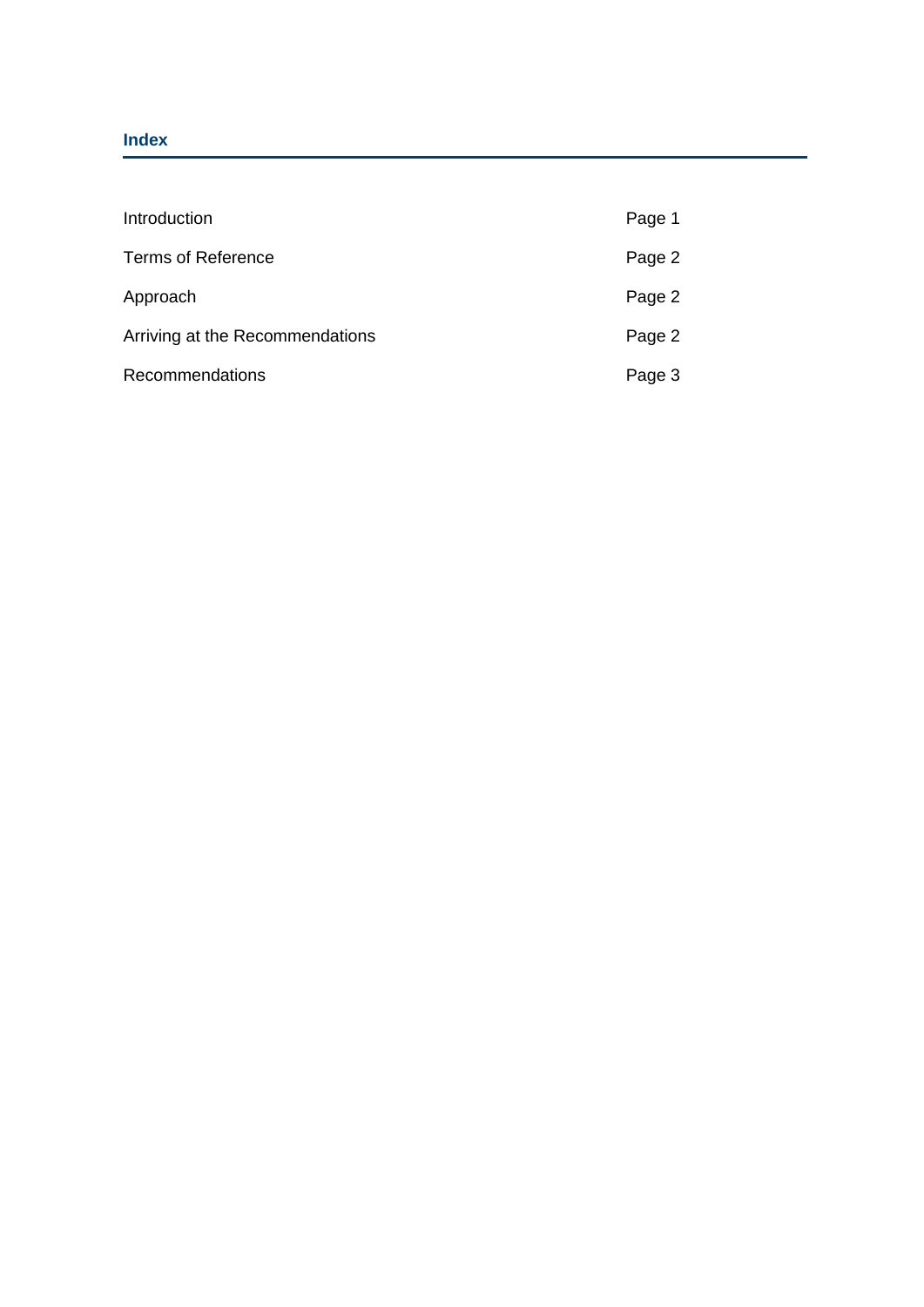#### **Report from the Parish and Town Councils Independent Remuneration Panel December 2021**

## **1. Introduction**

The Parish Remuneration Panel was convened by Milton Keynes Council as the 'Responsible Authority' so required by the 2003 Regulations:

The Local Authorities (Members Allowances) (England) Regulations 2003 Statutory Instrument 2003 No. 1021 and the amendment – Statutory Instrument 2003 No. 1692

The Guidance issued on these regulations for Parish Allowances/ or Members of Parish Council is:

*"91. Parish councils may choose to pay their members an allowance, known as 'parish basic allowance', to recognise the time and effort they put into their parish duties. There is no obligation on parish councils to pay such allowances. Each parish council may*  make an allowance available to its chair only, or to each of its members. Where all *members receive an allowance, the amount payable to the chair may be different to that paid to other members, but otherwise the amount paid to each member must be the same. Parish basic allowance is a discretionary allowance. It may be paid in a lump sum, or at intervals throughout the year.*

*92. If a parish council wishes to pay a basic allowance, it should have regard to a recommendation from its parish remuneration panel. This is a panel set up to make recommendations to parishes in its area. The membership of a parish remuneration panel will be the same as the independent remuneration panel of the district or county council within whose area the parish is situated. The panel will make a recommendation as to whom basic allowance should be paid, and the level of the allowance."*

*(New Council Constitutions: Guidance on Regulation for Local Authority Allowances, DCLG, 2003)*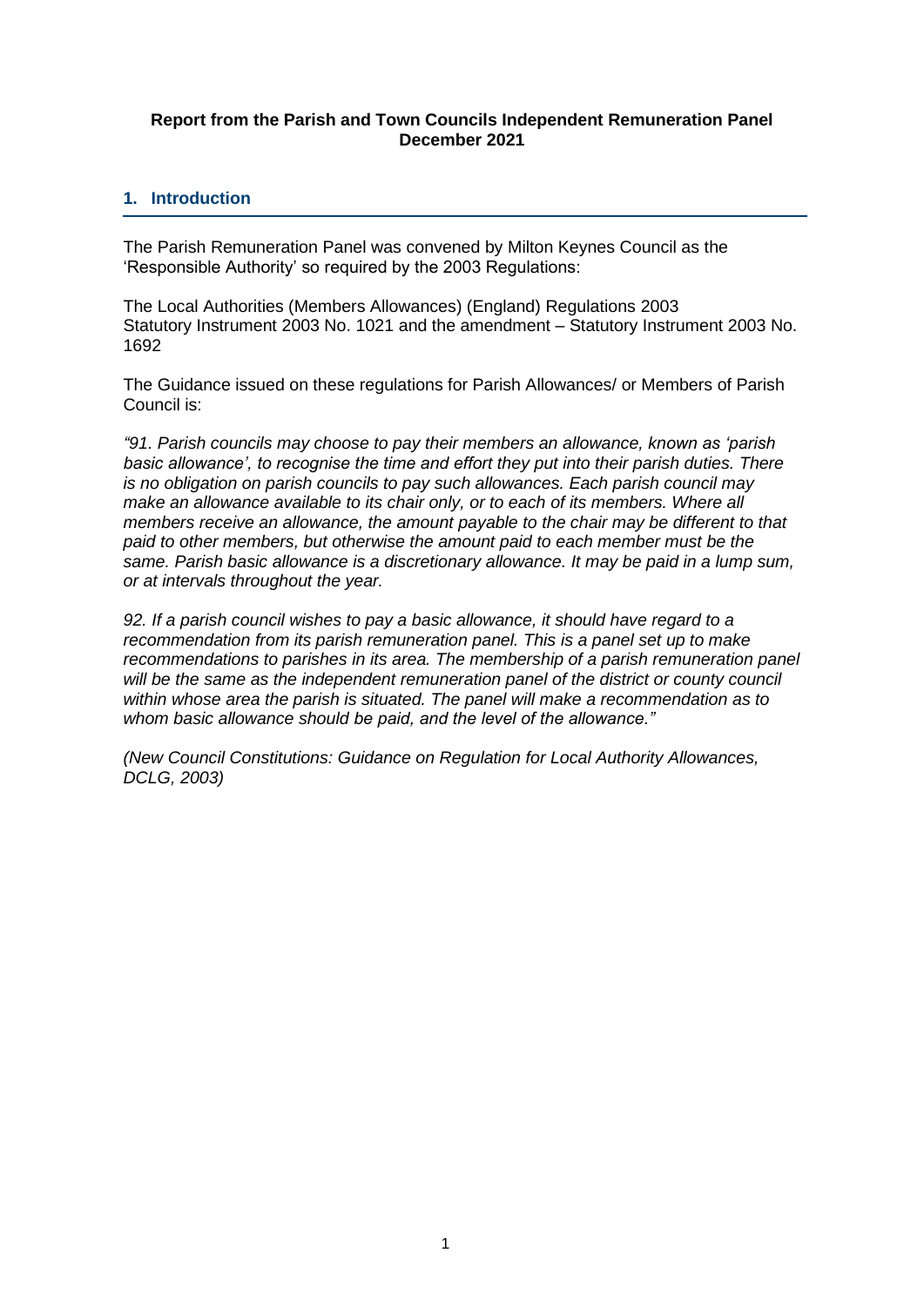# **2. Terms of Reference**

The Panel was asked to consider and make recommendations to Parish Councils regarding:

- Basic Allowance
- Chair's Allowance
- Travel and Subsistence Allowance
- Indexation

#### **The Parish Independent Remuneration Panel**

The Parish Independent Remuneration Panel comprised of the same membership as the Independent Remuneration Panel which met on 12<sup>th</sup>, 13<sup>th</sup> October and 18th November 2021 to review the allowances for Milton Keynes Council and the members of the panel are set out below:

The Panel comprised the following members:

- Stewart Bailey, Local Resident and Managing Director, Virtual Viewing
- Ruby Parmar, Local Resident and Former PWC Director
- Mark Palmer, Development Director, South East Employers, Chair
- Clive Parker, Local Resident and former Local Government Officer, provided administrative support to the Panel.

The Panel met virtually via MS Teams. The Panel meeting was held in private session.

# **3. Approach**

All Parish and Town Councils were invited to provide views through a questionnaire and the opportunity to speak to the Panel in respect of the Parish Basic Allowance, the Chair's Allowance, Travel and Subsistence and Indexation. Twelve Parish and Town Councils responded to the questionnaire, and one Parish and Town Councillor met the Panel as part of the review. Six Parish and Town Councils advised the Panel that they currently make some sort of payment to the Parish Chair's.

The Panel thanks the twelve Councils who responded to the questionnaire. The Panel further thanks Councillor Chris Williams, Chair, Shenley Brook End and Tattenhoe Parish Council who met the Panel as part of the interview process.

The Panel paid close attention to the Government Guidance when making its recommendations.

# **4. Arriving at the Recommendations**

The Panel was of the view that whilst parish councillors did not stand for office for any financial reward, an allowance could actively support someone in the councillor role and that it was essential to be able to attract parish councillors from a wide range of backgrounds. Councillors should also not be out of pocket for undertaking the role.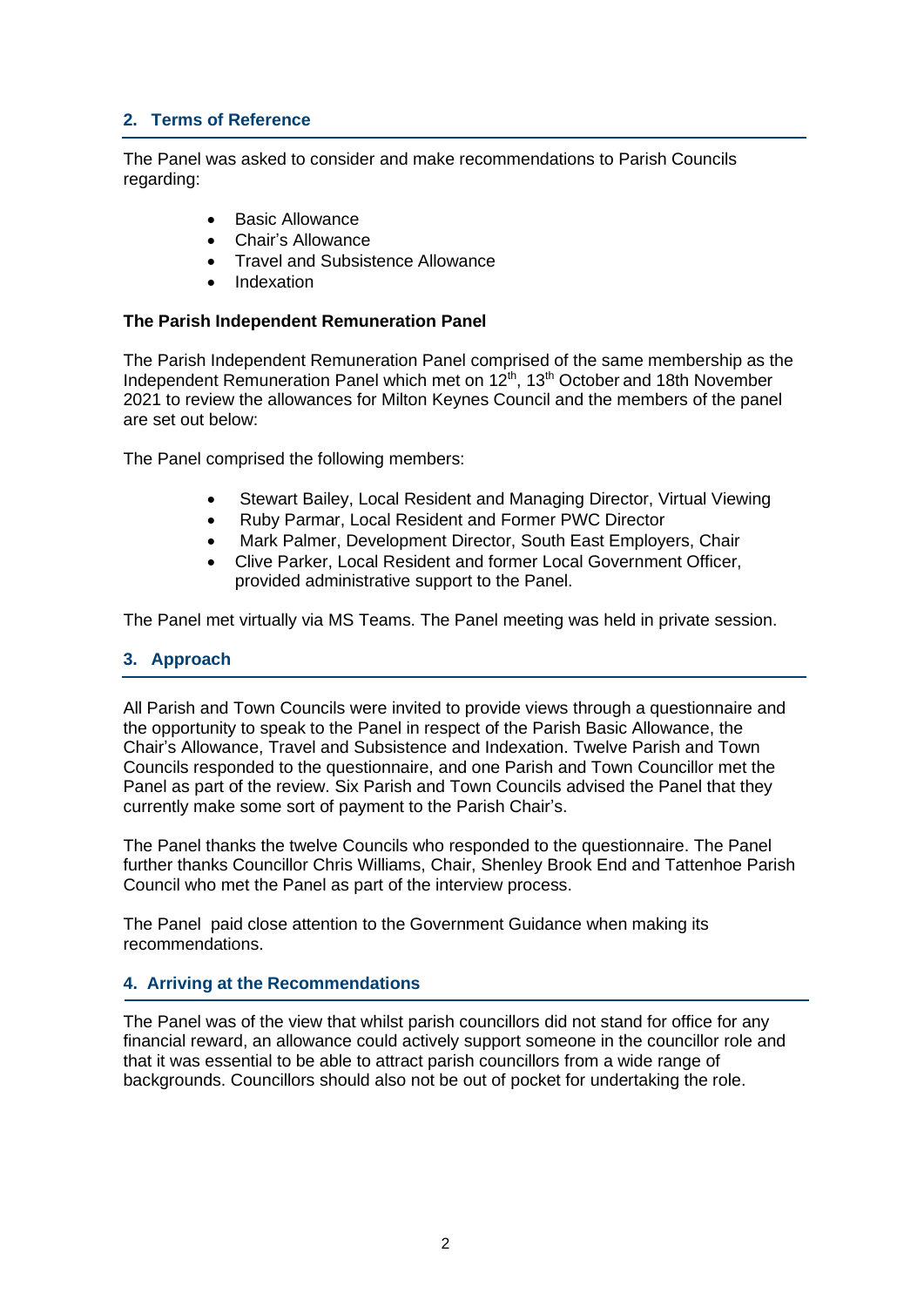### **5. Recommendations**

### **Basic Allowance**

The Local Authorities (Members Allowances) (England) Regulations 2003 Statutory Instrument 2003 No. 1021 state the basic allowance recommended by a Parish Independent Remuneration Panel can be for any amount up to 100 per cent of the basic allowance paid by Milton Keynes Council.

**The Panel therefore recommends that those parishes who feel that a basic allowance would be appropriate should be able to pay an amount up to 10% of the Basic Allowance for Milton Keynes Council for Quality approved Parish Councils.**

**For those Councils that are not Quality approved they should be able to pay an amount up to 7.5% of the Basic Allowance for Milton Keynes Council.**

The recommended Basic Allowance for Milton Keynes Council is **£11,165**; 10% of this is **£1,117** and 7.5% of this is **£837**. This should *only* be paid to Members who are elected not those co-opted.

The questionnaire asked if Parish and Town Councils may wish to consider awarding a Basic Allowance, five of the twelve responding councils stated that they may be interested in the awarding of a Basic Allowance in the future.

#### **Chair's Allowance**.

The Chair's allowance that can be recommended by the Independent Remuneration Panel can be for any amount up to 100 percent of the Basic Allowance paid by Milton Keynes Council. The Panel is of the view that any decision regarding the payment of a Chair's Allowance and the level of that allowance should be left entirely to the discretion of individual parish and town councils, considering individual local circumstances, whilst adhering to the recommended maximum allowance.

**The Panel therefore recommends the Chair's Allowance for Quality approved Parish and Town Councils should be up to 20% of Milton Keynes Council's recommended Basic Allowance. The recommended Basic Allowance is £11,165; 20% of this is £2,233.**

**The Panel further recommends that the Chair's Allowance for those Councils not Quality approved should be up to 15% of Milton Keynes Council's recommended Basic Allowance. The recommended Basic Allowance is £11,165; 15% of this is £1,675.**

**The Chair's allowance can be in addition to the Basic Allowance, or not, if no Basic Allowance is paid.**

The questionnaire asked if Parish and Town Councils may wish to consider awarding a Parish Chair's allowance. Five Parish and Town Councils of the twelve responding to the questionnaire stated that they may be interested in paying a Parish Chair's allowance. This was in addition to the six Councils that already made some payment to the Chairs.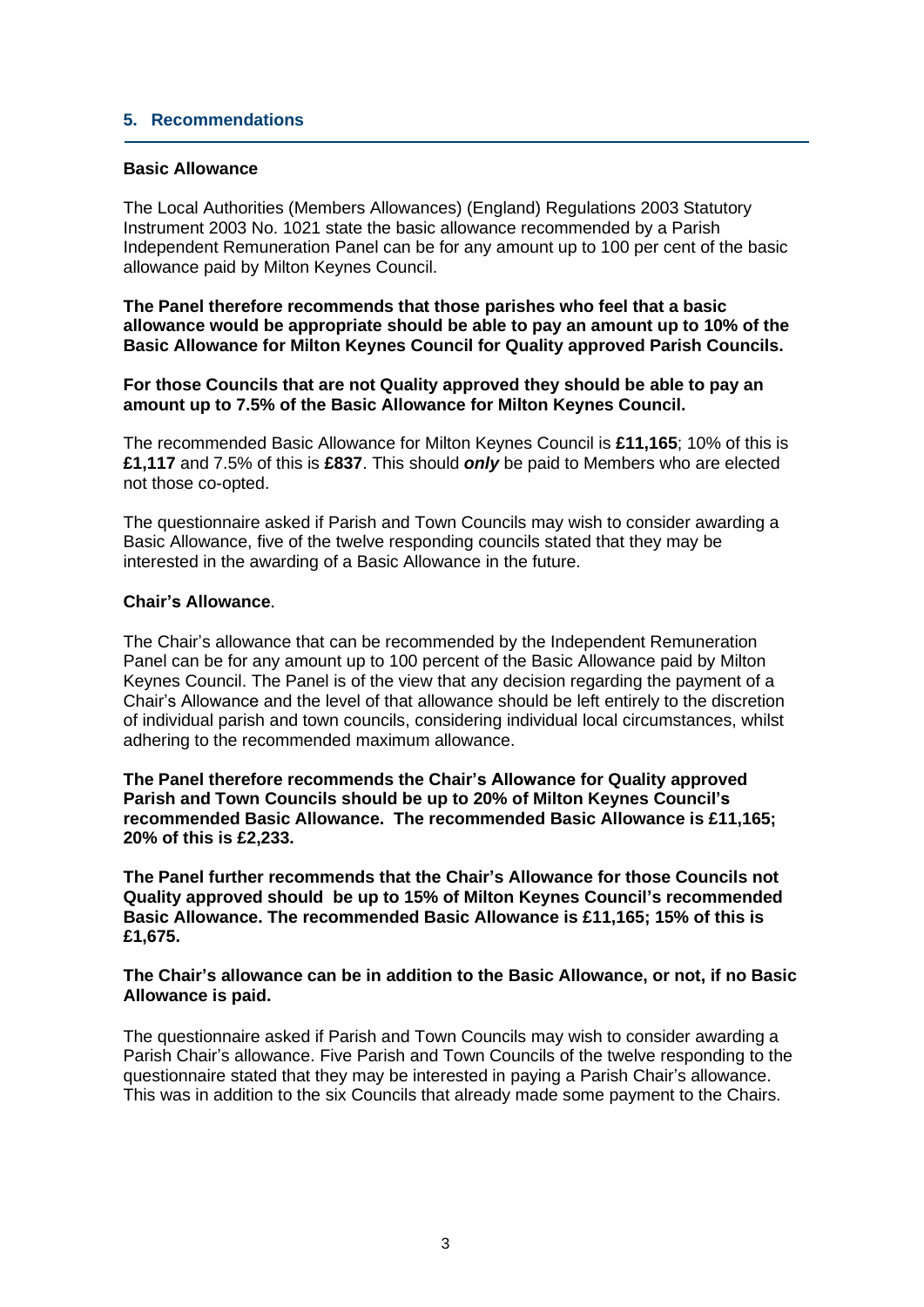### **Travel and Subsistence.**

The Panel recommended that travel and subsistence for Parish and Town Councils should be at the same rates paid to the Milton Keynes Council Members. **The Panel recommends that the Parish Councils should pay a mileage allowance of 45p per mile (for a car) and 45p per mile for an electric car which are line with the HMRC recommendations. Subsistence rates should be paid in line with Milton Keynes Councillors. Travel and subsistence is for approved councillor duties only.**

#### **Indexation of Allowances**

The indexation of the allowances paid to Members of the parish and town councils should be in line with the indexation applied to Members Allowances at Milton Keynes Council, namely linked to staff salary increases of Council employees.

#### **Withdrawal of Allowances**

The Panel recommends that where a member is suspended or partially suspended, all or part of their allowance should be withheld. This would also apply to Travel and Subsistence allowances.

#### **Foregoing Allowances**

A parish/town councillor may choose not to receive all or part of any allowance to which they would otherwise be entitled. To do so they must give written notice to the proper officer of the parish/town council.

## **Publicity**

Regarding the allowances, the Panel recommends that the Parish Councils act in accordance with the following guidance (Section 5, Paragraph 30 of the Regulations (SI2003 No. 1021):

*"Parish councils are required to publicise their allowances in a notice or notices conspicuous in their area. These notices must remain in place for at least 14 days. In addition, they must make a record of the allowances they have paid available for inspection at reasonable notice. They must provide copies of this record on request and may charge a reasonable fee for this. Parishes must also publish details of the parish remuneration panel reports. Again, these are minimum requirements, and parish councils may wish to go further in making local people aware of their allowances scheme and payment levels. For example, they may wish to circulate details of their allowances in the parish newsletter, if they have one, place them on a website, or publish them in one or more local newspapers."*

#### **Publication**

**The Panel recommends that the Parish Clerk should publicise the allowances scheme to all Parish and Town Councillors and the public. Each Parish and Town Council is required to formally adopt the recommendations in this report.**